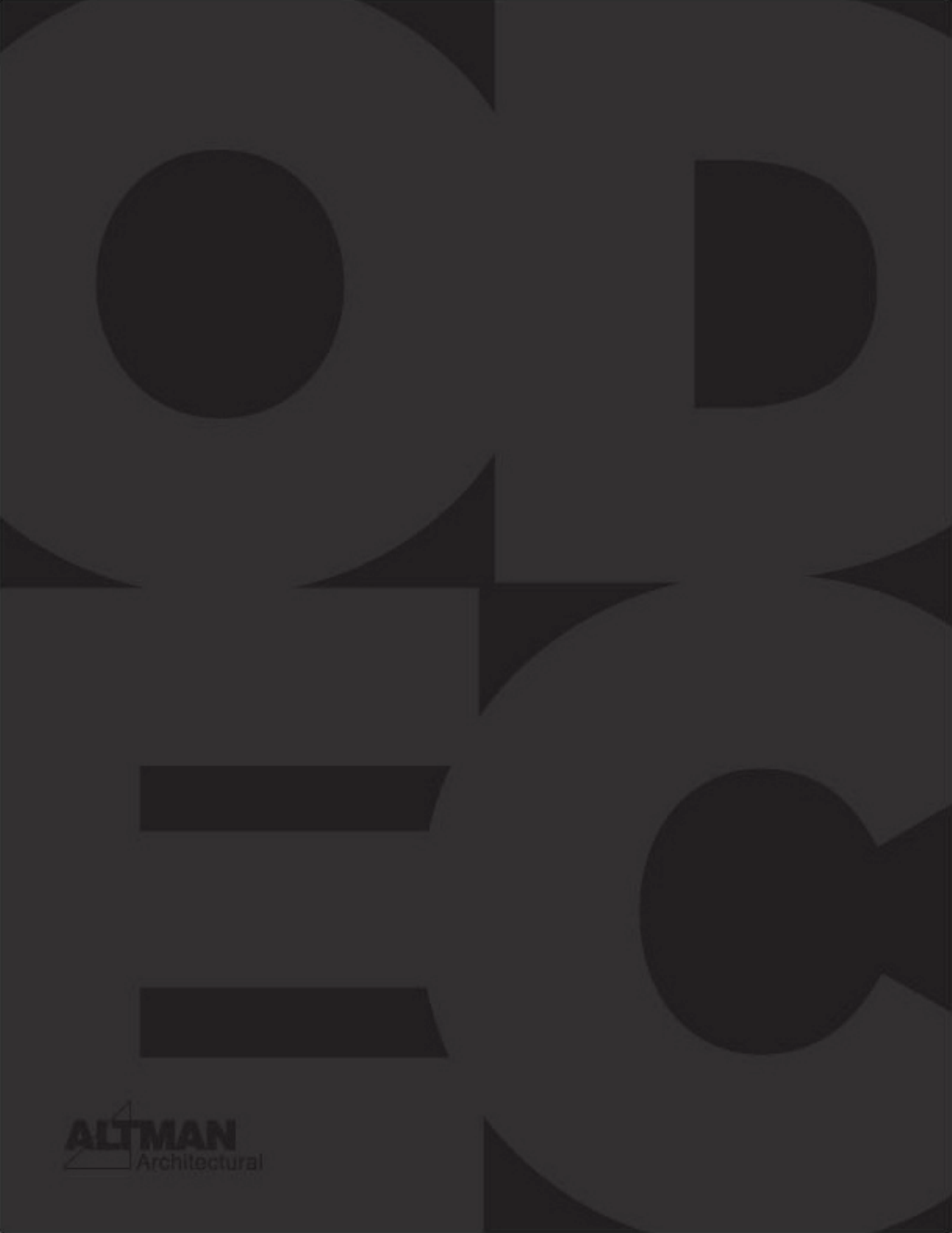## **Precise Framing**

**Stainless steel shutters minimize glare and light trespass.**

**Powerful Projection Use glass or steel for breakup, textural or graphic patterns.**

**Unobtrusive Form Lightweight and same size as an outdoor security camera.**

**Unprecedented Versatility Room to grow with onboard A/C for additional powered accessories.**

## **Tool-free Maintenance**

**User-friendly design includes internal on/off switch and easy lamp replacement.**

**Completely Weatherproof Rugged and lockable case is UL and cUL listed for wet locations.**

**No matter the application, the ans** 

- **- Precisely highlighting or coloring an architectural feature.**
- **- Exactly framing building signage or banners.**
- **- Sharply projecting a pattern or graphic such as a client's logo.**



# **The Future of Outdoor Lighting**

**The Altman ODEC Outdoor Framing Projector**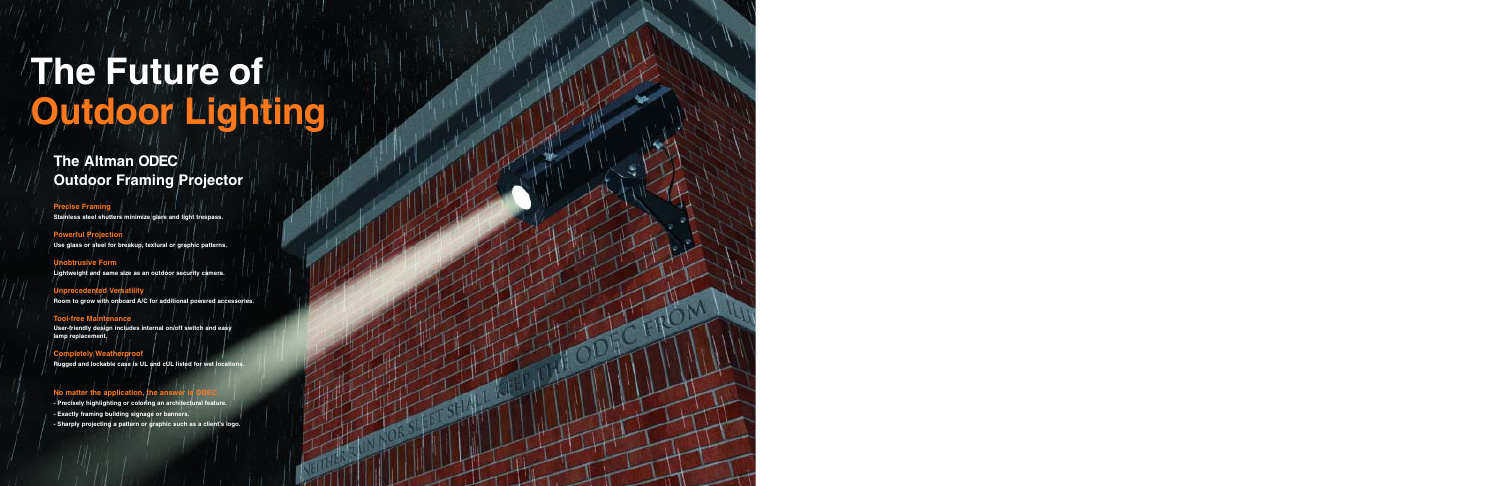The Altman ODEC Outdoor Framing Projector is a 70/150W CDM outdoor framing projector with 15<sup>o</sup> to 35<sup>o</sup> zoom focus, framing shutters, glass/steel pattern projection capabilities, and internal accessory mounting options for color media and DMX-controllable accessories.



# **ON/OFF SWITCH**

Conveniently located inside the unit (and not at some distant breaker panel.)

# **ONBOARD A/C OUTLET**

Switched A/C outlet powers add-on accessories like DMX-controllable Douser or TwinSpin™ specifically made for the ODEC by GAMProducts.

## **2-PLANE SHUTTER ASSEMBLY**

Stainless steel horizontal and vertical shutters for precise framing.

#### **PROJECTION WINDOW**

Re-einforced with optically clear glass to create a weathertight seal. Exterior retaining clips accommodate 7.5" accessories such as weatherproof color changer or dichroic color filters.

#### **ADJUSTABLE FRONT LENS CARRIER ASSEMBLY**

Composed of crown glass (white plate) with anti-reflective coated surfaces. Adjusts smoothly on Teflon® guides, secured by brass thumb screws.

#### **ADJUSTABLE LAMP ASSEMBLY**

12,000 hour CDM lamp with a high color-rendering index. Assembly adjusts in three axes via heat-resistant alignment knobs.

#### **PROPRIETARY CURVED SPECULAR ALUMINUM REFLECTOR**

Engineered to provide maximum light output from 70W or 150W G12 ceramic-discharge metal halide (CDM) lamps.

#### **REMOVABLE DONUT & INTERNAL COLOR FRAME**

Donut sharpens pattern projection while Color Frame holds filters internally.

#### **ADJUSTABLE REAR LENS CARRIER ASSEMBLY**

Composed of crown glass (white plate) with anti-reflective coated surfaces. Adjusts smoothly on Teflon® guides, secured by brass thumb screws.

# **PATTERN HOLDER** Accepts steel or glass patterns.

# **Meet the Altman ODEC**

# **Outdoor Framing Projector**

#### **ADJUSTABLE PIVOT MOUNT**

Mounting mechanism for panning and tilting with positive locking adjustments. A variety of standard and custom mounting options are available.

**LIGHTSHIELD**